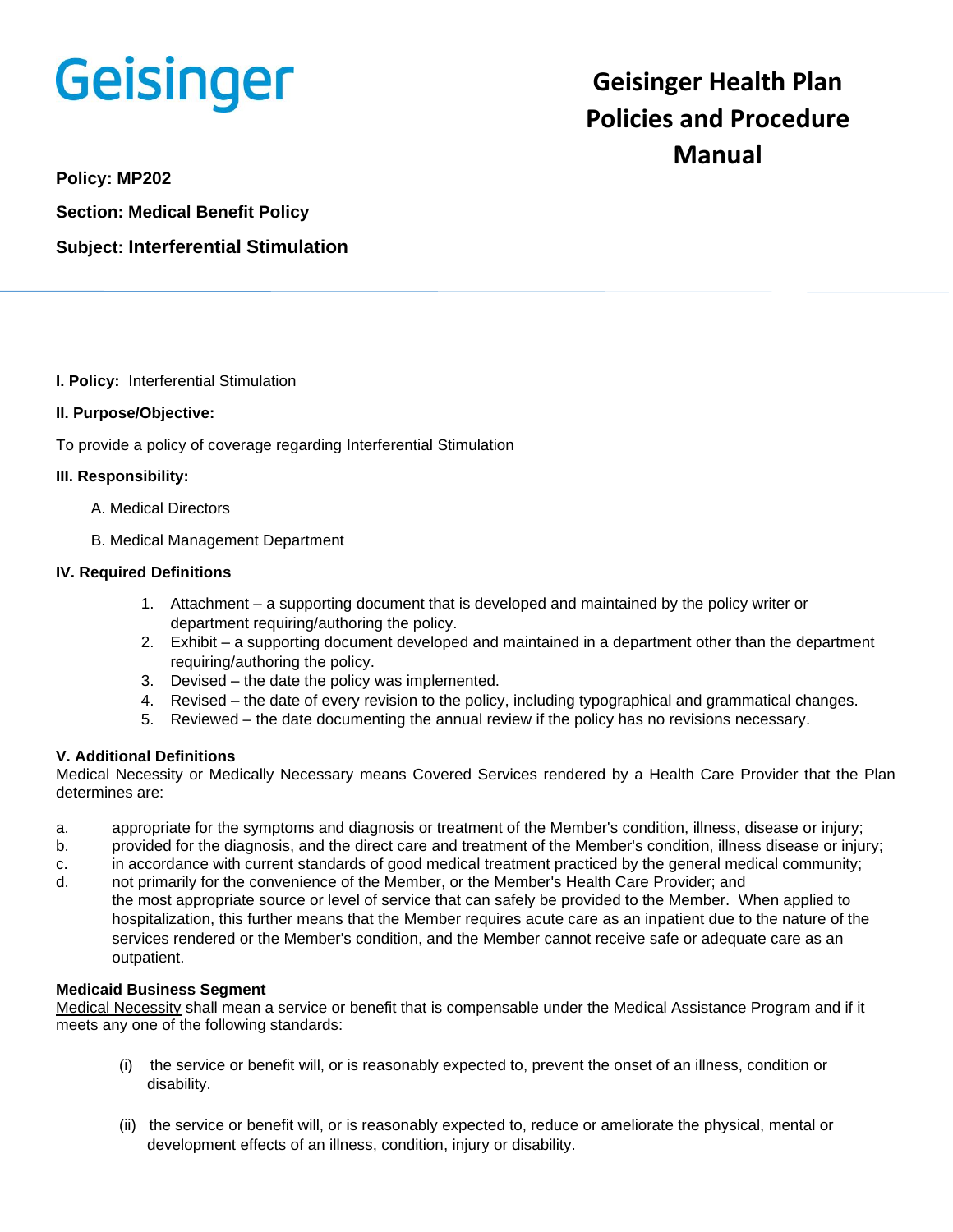(iii) the service or benefit will assist the Member to achieve or maintain maximum functional capacity in performing daily activities, taking into account both the functional capacity of the Member and those functional capacities that are appropriate for members of the same age.

**DESCRIPTION:** Interferential stimulation is a type of electrical stimulation that uses paired electrodes of two independent circuits carrying medium-frequency alternating currents. The electrodes are aligned on the skin so that the current flowing between each pair intersects at an underlying target. This is thought to maximize the current which permeates the tissues while reducing to a minimum unwanted stimulation of cutaneous nerves.

**EXCLUSIONS:** The Plan does **NOT** provide coverage for the use of *Interferential Therapy* as a "stand alone" modality for any indication because it is considered **experimental, investigational or unproven.** Although the device is FDA approved, there is insufficient evidence in the peer-reviewed published medical literature to establish the effectiveness of this modality on health outcomes when compared to established treatments or technologies.

Note: A complete description of the process by which a given technology or service is evaluated and determined to be experimental, investigational or unproven is outlined in **MP 15 - Experimental Investigational or Unproven Services or Treatment.**

# **CODING ASSOCIATED WITH:** Interferential Stimulation

*The following codes are included below for informational purposes and may not be all inclusive. Inclusion of a procedure or device code(s) does not constitute or imply coverage nor does it imply or guarantee provider reimbursement. Coverage is determined by the member specific benefit plan document and any applicable laws regarding coverage of specific services. Please note that per Medicare coverage rules, only specific CPT/HCPCS Codes may be covered for the Medicare Business Segment. Please consult the CMS website at www.cms.gov or the local Medicare Administrative Carrier (MAC) for more information on Medicare coverage and coding requirements*

64550 Application of surface (transcutaneous) neurostimulator

97014 Application of a modality to 1 or more areas; electrical stimulation, unattended**.**

S8130 INTERFERENTIAL CURRENT STIMULATOR, 2 CHANNEL

S8131 INTERFERENTIAL CURRENT STIMULATOR, 4 CHANNEL

Current Procedural Terminology (CPT®) © American Medical Association: Chicago, IL

#### **LINE OF BUSINESS:**

**Eligibility and contract specific benefits, limitations and/or exclusions will apply. Coverage statements found in the line of business specific benefit document will supersede this policy. For Medicare, applicable LCD's and NCD's will supercede this policy. For PA Medicaid Business segment, this policy applies as written.**

#### **REFERENCES:**

Almeida TF, Roizenblatt S, Benedito-Silva AA, Tufik S. The effect of combined therapy (ultrasound and interferential current) on pain and sleep in fibromyalgia. Pain 2003;104:655-672.

Johnson MI, Tabasam G. A single-blinded investigation into the hypoalgesix effects of different swing patterns of interferential currents on cold-induced pain in healthy volunteers. Arch Phys Med Rehabil 2003 March;84:350-357.

Walker UA, Uhl M, Weiner SM, WarnatzK, Lange-Nolde A, Dertinger H, Peter HH. Jurenz SA. Analgesic and disease modifying effects of interferential current in psoriatic arthritis. Rheumatol Int. 2006 Aug;26(10):904-7.

Minder PM, Noble JG, Alves-Guerreiro J, Hill ID, Lowe AS, Walsh DM, Baxter GD. Interferential therapy: lack of effect upon experimentally induced delayed onset muscle soreness. Clin Physiol Funct Imaging. 2002 Sep;22(5):339-47.

Winifred S. Hayes. Hayes Directory (Online) Interferential therapy for pain and bone fractures. Lansdale Pa: Winifred S. Hayes INC. Current as of April 3, 2006.

ECRI Institute Custom Hotline Response.(ONLINE). Interferential Current Therapies for Conditions other than Low-Back Pain. ECRI Institute. Current as of August 9, 2007. Accessed August 29, 2007.

Winifred S. Hayes. Hayes Directory (Online). Interferential Therapy for Pain and Bone Fractures. Winifred S. Hayes. April 28, 2008. Accessed on May 8, 2008.